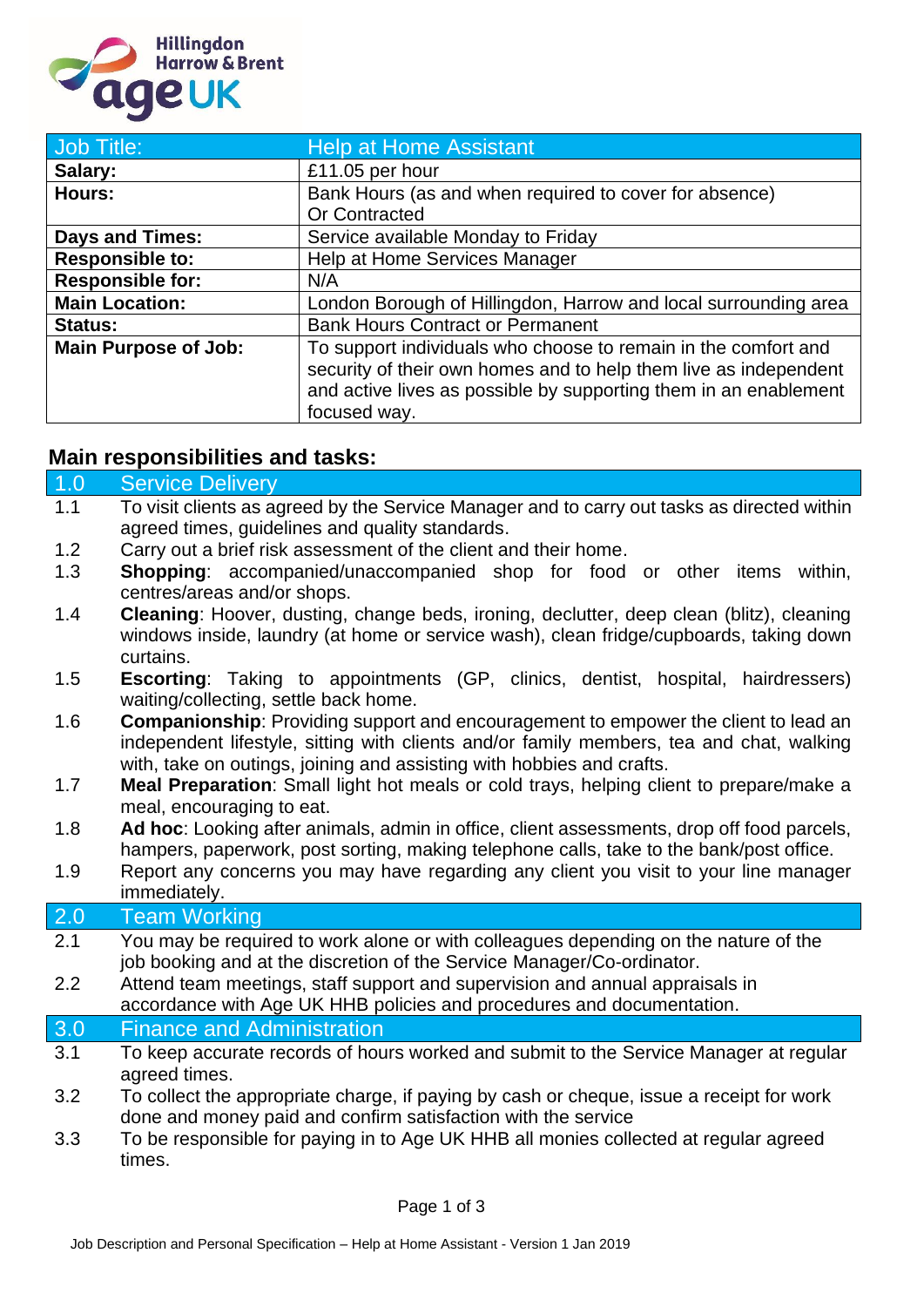

| 4.0 | <b>Quality and Service Development</b>                                                                                                                                                                                                         |
|-----|------------------------------------------------------------------------------------------------------------------------------------------------------------------------------------------------------------------------------------------------|
| 4.1 | In liaison with the Service Manager and Co-ordinator, ensure services are developed and<br>delivered to quality standards - reviewing as required.                                                                                             |
| 4.2 | Actively promote our services to existing and potential clients, their families and carers<br>and to other relevant organisations.                                                                                                             |
| 4.3 | To be aware of the Health, Safety and Welfare of yourself, the public and your clients,<br>reporting any hazards to your Manager.                                                                                                              |
| 5.0 | General                                                                                                                                                                                                                                        |
| 5.1 | To maintain own professional expertise, including attending training as necessary and<br>be subject to supervision and an annual appraisal.                                                                                                    |
| 5.2 | To attend staff meetings, away days and other similar staff events.                                                                                                                                                                            |
| 5.3 | To ensure all activities are carried out in harmony with Age UK HHB's mission and within<br>the spirit of its equal opportunities policy and to abide by the policies of Age UK HHB.                                                           |
| 5.4 | All staff are expected to undertake their own computer work, both in the production of<br>correspondence and documents, date recording, e-mailing and internet research.                                                                       |
| 5.5 | It is the nature of the work that tasks and responsibilities are in many circumstances<br>unpredictable and varied. All employees are expected to work in a flexible way.                                                                      |
| 5.6 | Some meetings and other events may be held out of normal office hours and may<br>involve travel away from the local area.                                                                                                                      |
| 5.7 | The above items outline the main duties and responsibilities of the post and are<br>designed to give an accurate flavour of the nature and scope of this post. However, they<br>do not represent an inclusive list of all the duties required. |
| 5.8 | This post is classed as regulated activity for the purposes of DBS. Confirmation of<br>appointment to this post will be subject to a satisfactory enhanced DBS check with                                                                      |

## Access to the Adults Barred List and satisfactory references.

## **Age UK Hillingdon, Harrow & Brent is committed to safeguarding and promoting the welfare of all older people and children within the London Boroughs of Hillingdon, Harrow & Brent.**